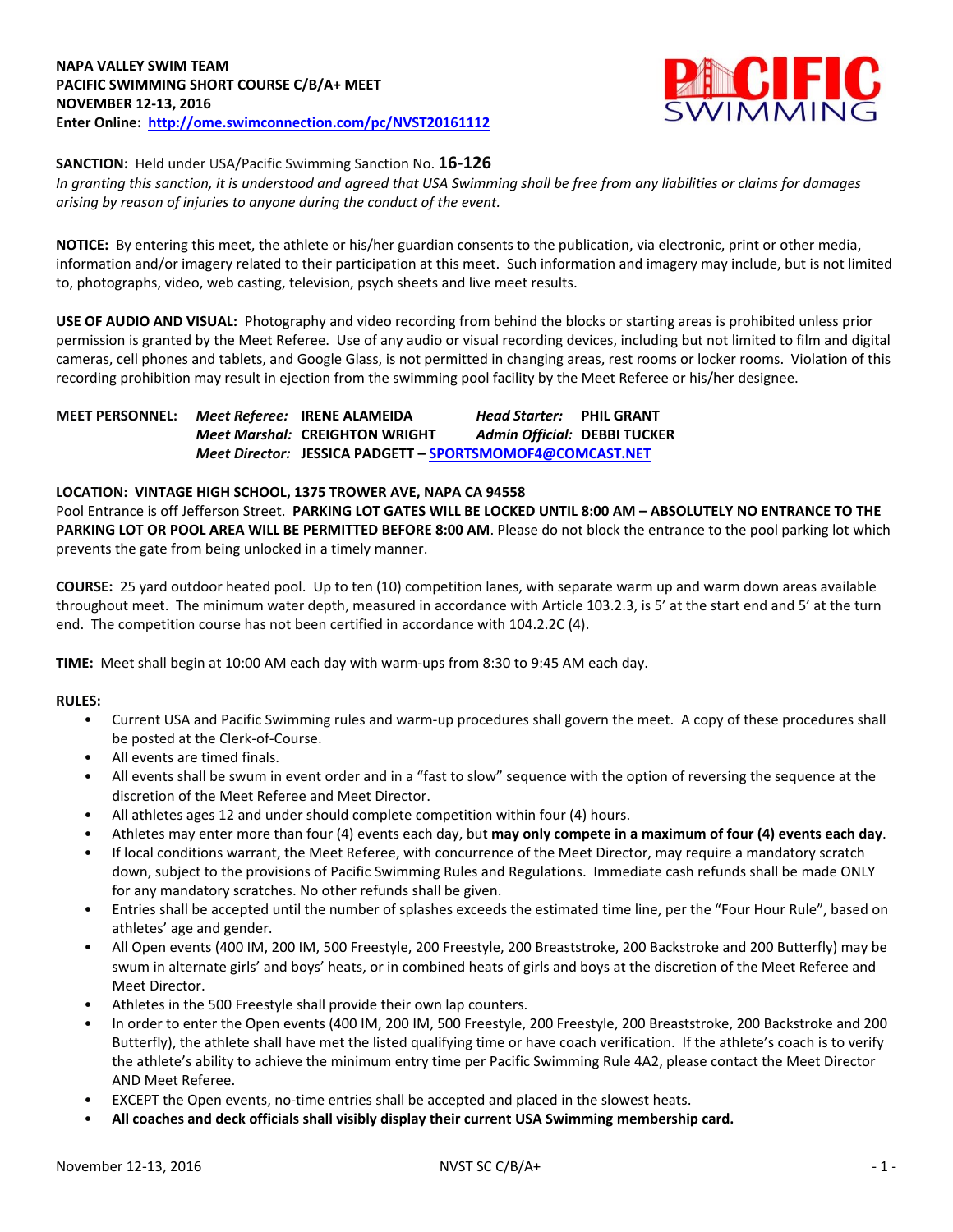**UNACCOMPANIED ATHLETES:** Any USA Swimming athlete-member competing at the meet shall be accompanied by a USA Swimming member-coach for the purposes of athlete supervision during warm-up, competition and warm-down. If a membercoach of the athlete's USA Swimming club does not attend the meet to serve in said supervisory capacity, it is the responsibility of the athlete or the athlete's legal guardian to arrange for supervision by a USA Swimming member-coach. The Meet Director or Meet Referee may assist the athlete in making arrangements for such supervision; however, it is recommended that such arrangements be made in advance of the meet by the athlete's USA Swimming club member-coach.

**RACING STARTS:** Any athlete entered in the meet shall be certified by a USA Swimming member-coach as being proficient in performing a racing start, or shall start each race from within the water. When unaccompanied by a USA Swimming member-coach, it is the responsibility of the athlete or the athlete's legal guardian to ensure compliance with this requirement.

## **RESTRICTIONS:**

- Smoking and the use of other tobacco products is prohibited on the pool deck, in the locker rooms, in spectator seating on standing areas and in all areas used by athletes, during the meet and during warm-up periods.
- Sale and use of alcoholic beverages is prohibited in all areas of the meet venue.
- No glass containers are allowed in the meet venue.
- No propane heater is permitted except for snack bar/meet operations.
- All shelters shall be properly secured.
- Changing into or out of swimsuits other than in locker rooms or other designated areas is prohibited.
- All animals, except service animals, are prohibited from all areas of the competition venue.
- Destructive devices, to include but not limited to explosive devices and equipment, firearms (open or concealed), blades, knives, mace, stun guns and blunt objects, are strictly prohibited in the swimming facility and its surrounding areas. If observed, the Meet Referee or his/her designee may ask that these devices be stored safely away from the public or removed from the facility. Noncompliance may result in the reporting to law enforcement authorities and ejection from the facility. Law enforcement officers (LEO) are exempt per applicable laws.
- No food or drink is allowed in the locker rooms.
- ONLY COACHES' TENTS SHALL BE ALLOWED ON THE POOL DECK.

#### **ELIGIBILITY:**

- Athletes shall be current members of USA Swimming and enter their names and registration numbers on the meet entry card exactly as they are shown on their Registration Cards. If this is not done, it may be difficult to match the athlete with the registration database. The meet host shall check all athlete registrations against the SWIMS database and if not found to be registered, the Meet Director shall accept the registration at the meet (a \$10 surcharge shall be added to the regular registration fee). Duplicate registrations shall be refunded by mail.
- Athletes in the "A" Division shall have met at least USA Swimming Motivational "A" minimum time standard. Athletes in the "B" Division shall have met at least the "B" minimum time standard. All entry times slower than the "B" time standard shall be in the "C" Division.
- Disabled athletes are welcome to attend this meet and should contact the Meet Director or Meet Referee regarding any special accommodations on entry times and seeding per Pacific Swimming policy.
- Athletes 19 years of age and over may compete in the meet for time only, no awards.
- Age on the first day of meet shall determine the athlete's age for the entire meet.

**ENTRY FEES:** \$4.00 per event plus an \$8.00 participation fee per athlete. Entries shall be rejected if payment is not sent at time of request. No refunds shall be made except mandatory scratch downs.

**ONLINE ENTRIES:** To enter online, go to **<http://ome.swimconnection.com/pc/nvst20161112>** to receive an immediate entry confirmation. This method requires payment by credit card. Swim Connection, LLC charges a processing fee for this service, equal to \$1 per athlete plus 5% of the total Entry Fees. Please note that the processing fee is a separate fee from the Entry Fees. If you do not wish to pay the processing fee, enter the meet using a mail entry. **Entering online is a convenience, is completely voluntary, and is in no way required or expected of an athlete by Pacific Swimming.** Online entries shall be accepted through **Monday, October 31, 2016.**

**MAILED OR HAND DELIVERED ENTRIES:** Entries shall be on the attached consolidated entry form. Forms shall be filled out completely and printed clearly with athlete's best time. Entries shall be postmarked by midnight, **Saturday, October 29, 2016** or hand delivered by 6:30 p.m., **Monday, October 31, 2016**. No late entries shall be accepted. Requests for confirmation of receipt of entries shall include a self-addressed envelope.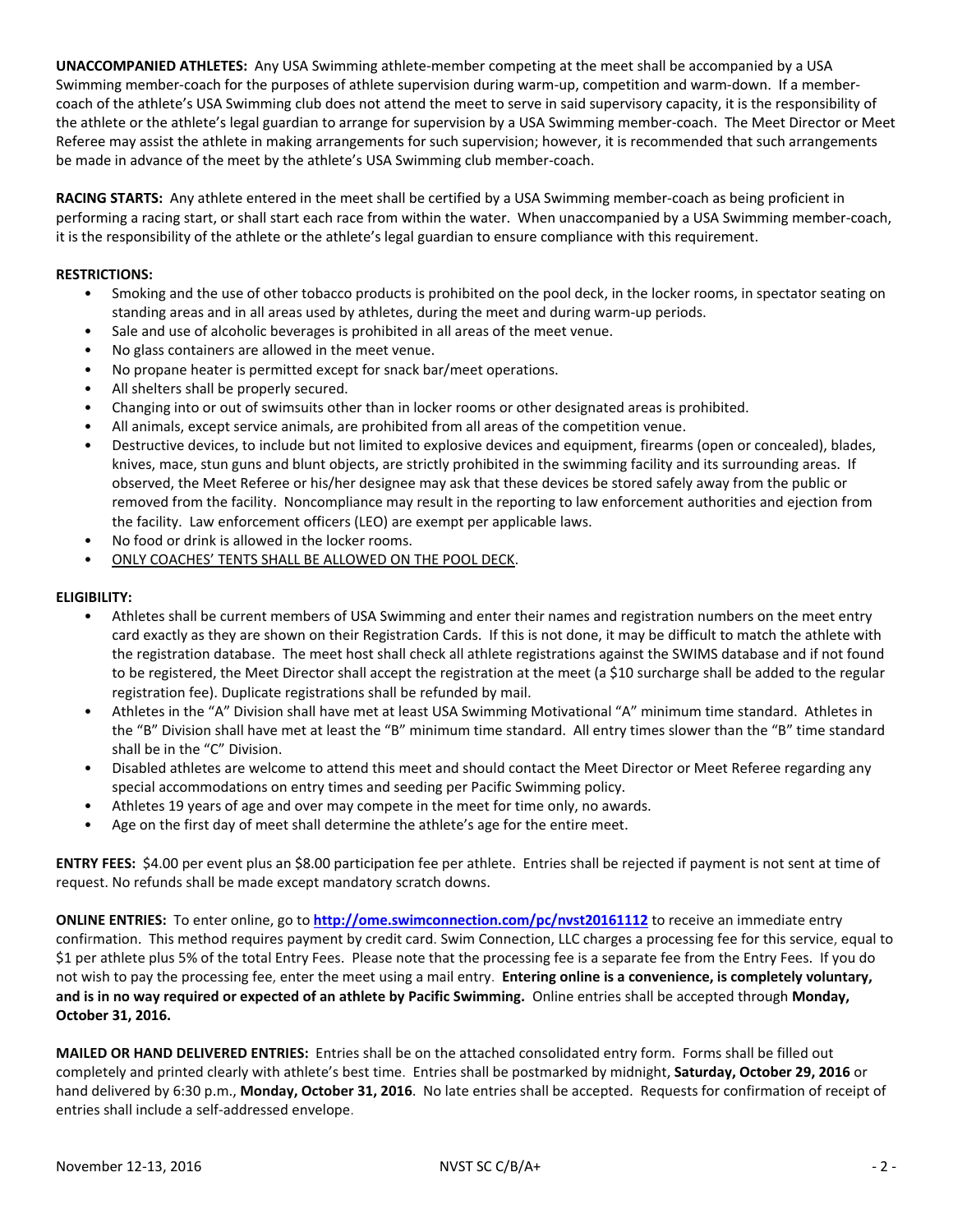**Sonoma, CA 95476**

**CHECK-IN:** The meet shall be deck seeded. Athletes shall check-in at the Clerk-of-Course. No event shall be closed more than 30 minutes before the scheduled start of the session. Close of check-in for all individual events shall be no more than 60 minutes before the estimated time of the start of the first heat of the event. Athletes who do not check in shall not be seeded and shall not be allowed to compete in that event.

**SCRATCHES:** Any athletes not reporting for or competing in an individual timed final event that they have checked in for shall not be penalized. Athletes who must withdraw from an event after it is seeded are requested to inform the referee immediately.

#### **AWARDS:**

- Individual events: Ribbons shall be awarded to the 1st 8th place finishers in the "A," "B" and "C" divisions, for each event and age group (8&U, 9-10, and 11-12, 13-14, 15-16, 17-18.) The 13 & Over individual events shall be swum in combined heats, with awards given for each separate age group (13-14, 15-16, 17-18).
- Open events shall be swum in combined heats, with no awards being given.
- "A" medals shall be awarded to athletes achieving new "PC-A" times swam during this meet only.

**AWARDS SHALL BE PICKED UP ON SUNDAY, THE LAST DAY OF THE MEET, BY A CLUB'S COACH OR CLUB REPRESENTATIVE. AWARDS SHALL NOT BE MAILED. AWARDS THAT ARE NOT PICKED UP AT THE MEET (ONLY FOR ZONE 3 CLUBS) SHALL BE AVAILABLE AT THE NEXT ZONE 3 BOARD MEETING. NON ZONE 3 CLUBS AND UNATTACHED ATHLETES SHALL COORDINATE WITH THE AWARDS DESK FOR PICK UP AND/OR DELIVERY OF AWARDS. FOR THOSE AWARDS NOT PICKED UP, PRE-PAID ENVELOPES SHALL BE PROVIDED. AWARDS SHALL NOT BE INDIVIDUALLY DISTRIBUTED THROUGHOUT THE MEET.**

**ADMISSION:** Free. A two-day program will be available for \$5.00.

**SNACK BAR & HOSPITALITY:** A snack bar will be available throughout the competition. Coaches and working deck officials will be provided lunch. Hospitality will serve refreshments to timers and volunteers.

**MISCELLANEOUS:** No overnight parking is allowed. Facilities will not be provided after meet hours.

**MINIMUM OFFICIALS:** At least seven days prior to the start of the meet, meet management (Meet Director and/or Meet Referee) shall contact a representative from each club participating in the meet, and provide a preliminary inventory of the officials that club is required to provide for each session. Each club shall, by the start of the meet, provide to the Meet Director or designee a list of Officials who have agreed to represent that club during each session of the meet.

At the meet, meet management shall conduct an inventory of officials, and shall compare the number of athletes entered in each session by each club with the number of officials present representing each club. If meet management certifies that a club has not provided sufficient officials for any session of the meet in accordance with the table below, excluding finals in a trials and finals meet, the club shall be fined \$100 per missing official per session of the meet.

| Club athletes entered in session | Trained and carded officials required |  |  |  |  |
|----------------------------------|---------------------------------------|--|--|--|--|
| $1 - 10$                         |                                       |  |  |  |  |
| $11 - 25$                        |                                       |  |  |  |  |
| $26 - 50$                        |                                       |  |  |  |  |
| $51 - 75$                        |                                       |  |  |  |  |
| 76-100                           |                                       |  |  |  |  |
| 100 or more                      |                                       |  |  |  |  |

\*Zone 3 shall include assigned and working Colorado operator, Intermediary/Chief Timing Judge, and Computer operator in the count of officials for a session although these positions are not carded. Zone 3 shall accept uncarded trainees in the count of officials for up to two sessions. Clubs may use officials "borrowed" from other clubs, or unattached officials at the meet who agree, to fulfill their obligation under the rule.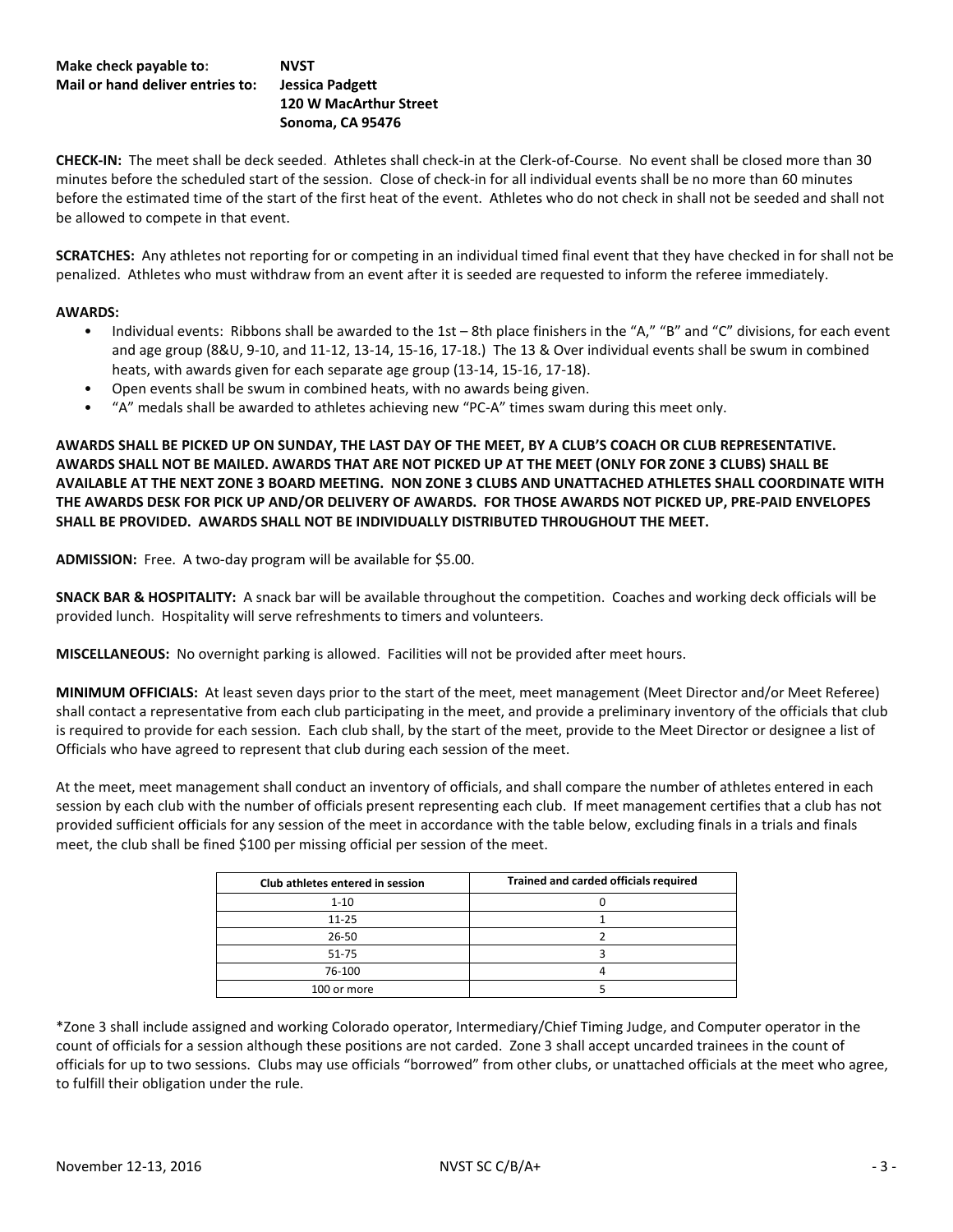| SATURDAY, NOVEMBER 12, 2016 |                                                                         |                | SUNDAY, NOVEMBER 13. 2016 |                                                                         |
|-----------------------------|-------------------------------------------------------------------------|----------------|---------------------------|-------------------------------------------------------------------------|
| <b>EVENT#</b>               | <b>EVENT</b>                                                            | <b>EVENT#</b>  | <b>EVENT#</b>             | <b>EVENT</b>                                                            |
| $\mathbf{1}$                | OPEN 500 FREE<br>GIRLS Min Time: 7:01.69<br>BOYS Min Time: 6:59.39      | $\overline{2}$ | 37                        | <b>OPEN 400 IM</b><br>Girls Min Time: 6:29.09<br>Boys Min Time: 6:29.69 |
| 3                           | 11-12 100 FLY                                                           | $\overline{4}$ | 39                        | 11-12 100 BACK                                                          |
| 5                           | 8 & UNDER 25 FLY                                                        | 6              | 41                        | 8 & UNDER 25 BACK                                                       |
| $\overline{7}$              | 9-10 50 FLY                                                             | 8              | 43                        | 9-10 50 BACK                                                            |
| 9                           | 13 & OVER 100 BACK                                                      | 10             | 45                        | OPEN 200 BACK<br>GIRLS Min Time: 3:05.29<br>BOYS Min Time: 3:04.09      |
| 11                          | 11-12 50 BREAST                                                         | 12             | 47                        | 8 & UNDER 50 FREE                                                       |
| 13                          | 8 & UNDER 50 BACK                                                       | 14             | 49                        | 9-10 100 FREE                                                           |
| 15                          | 9-10 50 BREAST                                                          | 16             | 51                        | 11-12 100 IM                                                            |
| 17                          | <b>OPEN 200 IM</b><br>GIRLS Min Time: 3:00.29<br>BOYS Min Time: 3:05.39 | 18             | 53                        | OPEN 200 FREE<br>GIRLS Min Time: 2:44.29<br>BOYS Min Time: 2:43.39      |
| 19                          | 8 & UNDER 100 IM                                                        | 20             | 55                        | 8 & UNDER 50 BREAST                                                     |
| 21                          | 11-12 100 FREE                                                          | 22             | 57                        | 9-10 100 BREAST                                                         |
| 23                          | 13 & OVER 100 FREE                                                      | 24             | 59                        | 11-12 100 BREAST                                                        |
| 25                          | 9-10 50 FREE                                                            | 26             | 61                        | 13 & OVER 100 BREAST                                                    |
| 27                          | 8 & UNDER 25 FREE                                                       | 28             | 63                        | 8 & UNDER 50 FLY                                                        |
| 29                          | 13 & OVER 100 FLY                                                       | 30             | 65                        | 9-10 100 FLY                                                            |
| 31                          | 11-12 50 BACK                                                           | 32             | 67                        | 11-12 50 FLY                                                            |
| 33                          | 9-10 100 BACK                                                           | 34             | 69                        | 8 & UNDER 25 BREAST                                                     |
| 35                          | OPEN 200 BREAST<br>GIRLS Min Time: 3:46.29<br>BOYS Min Time: 3:26.69    | 36             | 71                        | 9-10 100 IM                                                             |

|                | SATURDAY, NOVEMBER 12, 2016                                             |                |               | SUNDAY, NOVEMBER 13. 2016                                               |               |  |
|----------------|-------------------------------------------------------------------------|----------------|---------------|-------------------------------------------------------------------------|---------------|--|
| <b>EVENT#</b>  | <b>EVENT</b>                                                            | <b>EVENT#</b>  | <b>EVENT#</b> | <b>EVENT</b>                                                            | <b>EVENT#</b> |  |
| $\mathbf 1$    | OPEN 500 FREE<br>GIRLS Min Time: 7:01.69<br>BOYS Min Time: 6:59.39      | $\overline{2}$ | 37            | <b>OPEN 400 IM</b><br>Girls Min Time: 6:29.09<br>Boys Min Time: 6:29.69 | 38            |  |
| $\overline{3}$ | 11-12 100 FLY                                                           | $\overline{4}$ | 39            | 11-12 100 BACK                                                          | 40            |  |
| 5              | 8 & UNDER 25 FLY                                                        | 6              | 41            | 8 & UNDER 25 BACK                                                       | 42            |  |
| $\overline{7}$ | 9-10 50 FLY                                                             | 8              | 43            | 9-10 50 BACK                                                            | 44            |  |
| 9              | 13 & OVER 100 BACK                                                      | 10             | 45            | OPEN 200 BACK<br>GIRLS Min Time: 3:05.29<br>BOYS Min Time: 3:04.09      | 46            |  |
| 11             | 11-12 50 BREAST                                                         | 12             | 47            | 8 & UNDER 50 FREE                                                       | 48            |  |
| 13             | 8 & UNDER 50 BACK                                                       | 14             | 49            | 9-10 100 FREE                                                           | 50            |  |
| 15             | 9-10 50 BREAST                                                          | 16             | 51            | 11-12 100 IM                                                            | 52            |  |
| 17             | <b>OPEN 200 IM</b><br>GIRLS Min Time: 3:00.29<br>BOYS Min Time: 3:05.39 | 18             | 53            | OPEN 200 FREE<br>GIRLS Min Time: 2:44.29<br>BOYS Min Time: 2:43.39      | 54            |  |
| 19             | 8 & UNDER 100 IM                                                        | 20             | 55            | 8 & UNDER 50 BREAST                                                     | 56            |  |
| 21             | 11-12 100 FREE                                                          | 22             | 57            | 9-10 100 BREAST                                                         | 58            |  |
| 23             | 13 & OVER 100 FREE                                                      | 24             | 59            | 11-12 100 BREAST                                                        | 60            |  |
| 25             | 9-10 50 FREE                                                            | 26             | 61            | 13 & OVER 100 BREAST                                                    | 62            |  |
| 27             | 8 & UNDER 25 FREE                                                       | 28             | 63            | 8 & UNDER 50 FLY                                                        | 64            |  |
| 29             | 13 & OVER 100 FLY                                                       | 30             | 65            | 9-10 100 FLY                                                            | 66            |  |
| 31             | 11-12 50 BACK                                                           | 32             | 67            | 11-12 50 FLY                                                            | 68            |  |
| 33             | 9-10 100 BACK                                                           | 34             | 69            | 8 & UNDER 25 BREAST                                                     | 70            |  |
| 35             | OPEN 200 BREAST<br>GIRLS Min Time: 3:46.29<br>BOYS Min Time: 3:26.69    | 36             | 71            | 9-10 100 IM                                                             | 72            |  |
|                |                                                                         |                | 73            | 11-12 50 FREE                                                           | 74            |  |
|                |                                                                         |                | 75            | OPEN 200 FLY<br>GIRLS Min Time: 3:09.99<br>BOYS Min Time: 3:14.79       | 76            |  |

Use the following URL to find the time standards: <http://www.pacswim.org/swim-meet-times/standards>